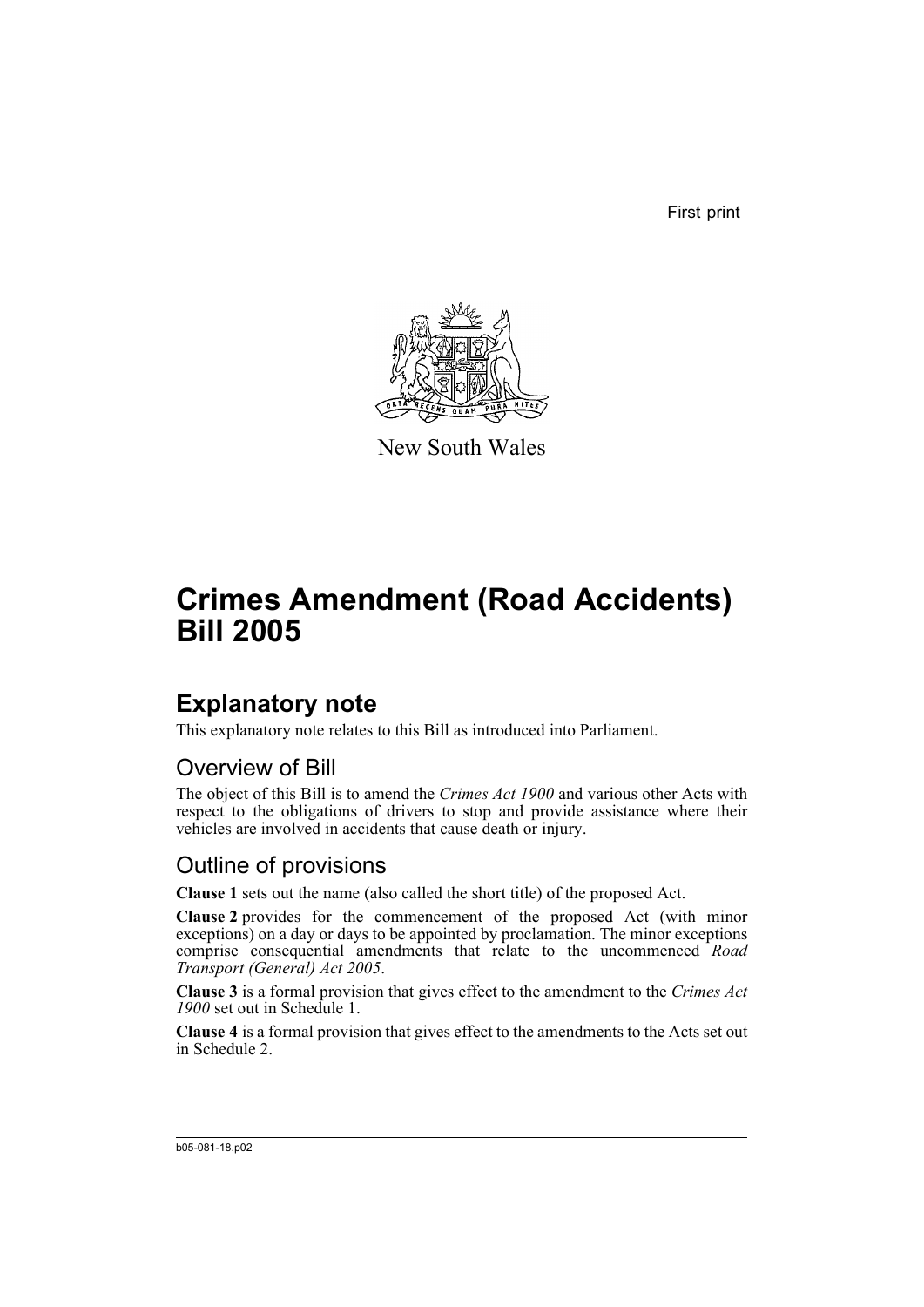Explanatory note

#### **Schedule 1 Amendment of Crimes Act 1900**

**Schedule 1** inserts a new section 52AB into the *Crimes Act 1900*. The proposed section makes it an offence for the driver of a vehicle that is involved in a collision causing death or grievous bodily harm to fail to stop and give assistance in circumstances in which he or she knows, or ought reasonably to know, that the vehicle has been involved in such a collision. Where the collision causes death, the maximum penalty for such a failure is imprisonment for 10 years. Where the collision causes grievous bodily harm, the maximum penalty for such a failure is imprisonment for 7 years.

#### **Schedule 2 Amendment of other Acts**

**Schedule 2.1** amends the *Criminal Procedure Act 1986* so as to provide that an offence against proposed section 52AB of the *Crimes Act 1900* will be dealt with summarily unless the prosecution or person charged elects for it to be dealt with on indictment. If dealt with summarily, the maximum penalty that can be imposed for such an offence will be imprisonment for 18 months.

**Schedule 2.2** amends the *Road Transport (General) Act 1999* so as to provide for the disqualification of a person from holding a driver licence in circumstances in which the person is convicted of an offence under proposed section 52AB of the *Crimes Act 1900*.

**Schedule 2.3** amends the (uncommenced) *Road Transport (General) Act 2005* so as to provide for the disqualification of a person from holding a driver licence in circumstances in which the person is convicted of an offence under proposed section 52AB of the *Crimes Act 1900*.

**Schedule 2.4** substitutes section 70 of the *Road Transport (Safety and Traffic Management) Act 1999*. The proposed new section, which replaces an existing section with respect to the giving of assistance at accidents involving death or injury, is in similar terms to proposed section 52AB of the *Crimes Act 1900*, but is intended to apply only where there is a collision where any injury appears to fall short of death or grievous bodily harm. As with existing section 70, the maximum penalty for failing to stop and give assistance is 30 penalty units or imprisonment for 18 months or both (for a first offence) or 50 penalty units or imprisonment for 2 years or both (for a second or subsequent offence).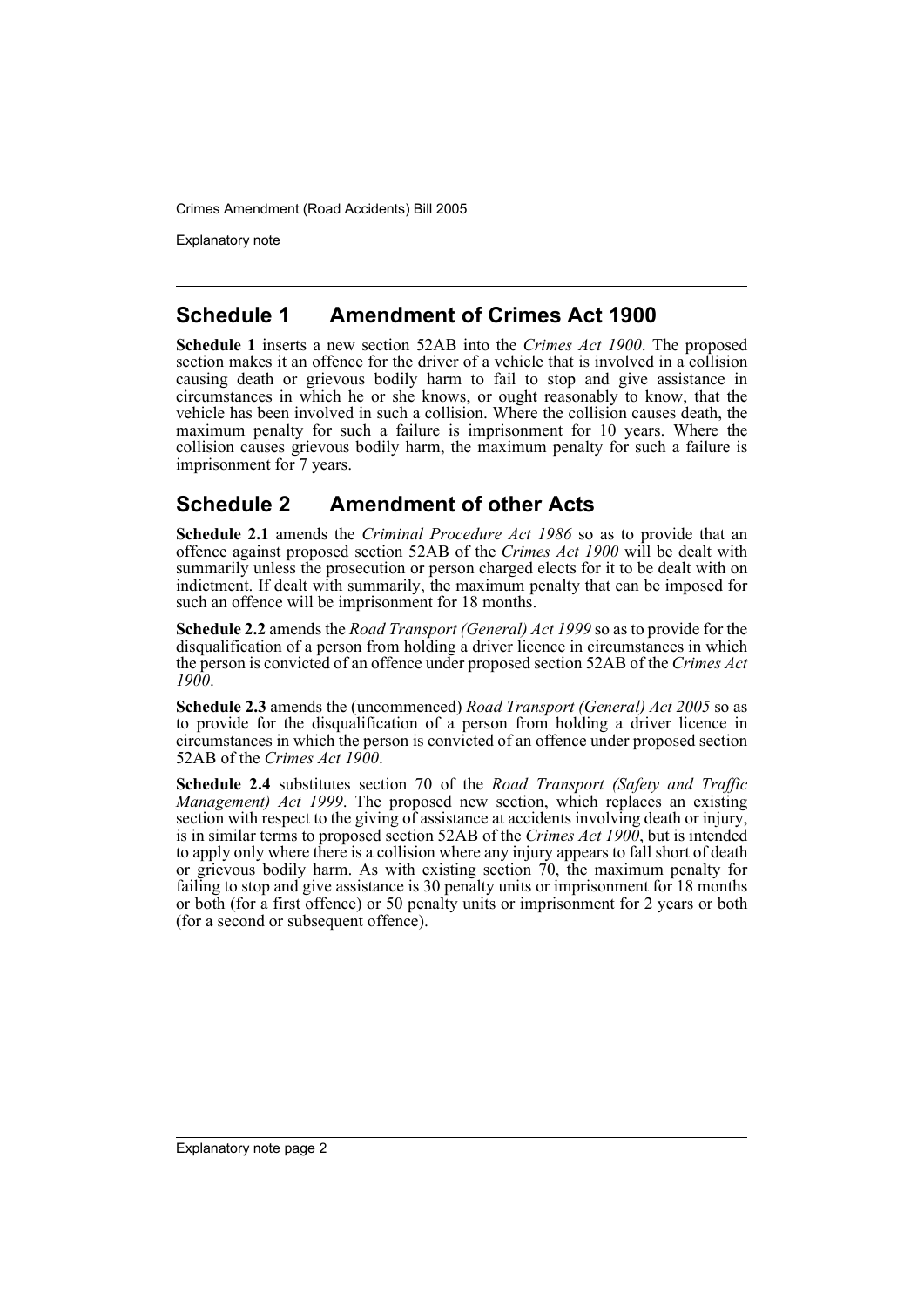First print



New South Wales

## **Crimes Amendment (Road Accidents) Bill 2005**

## **Contents**

|    |                                         | Page |
|----|-----------------------------------------|------|
| 1  | Name of Act                             |      |
| 2. | Commencement                            |      |
| 3  | Amendment of Crimes Act 1900 No 40      |      |
| 4  | Amendment of other Acts                 |      |
|    | Schedule 1 Amendment of Crimes Act 1900 |      |
|    | Schedule 2 Amendment of other Acts      |      |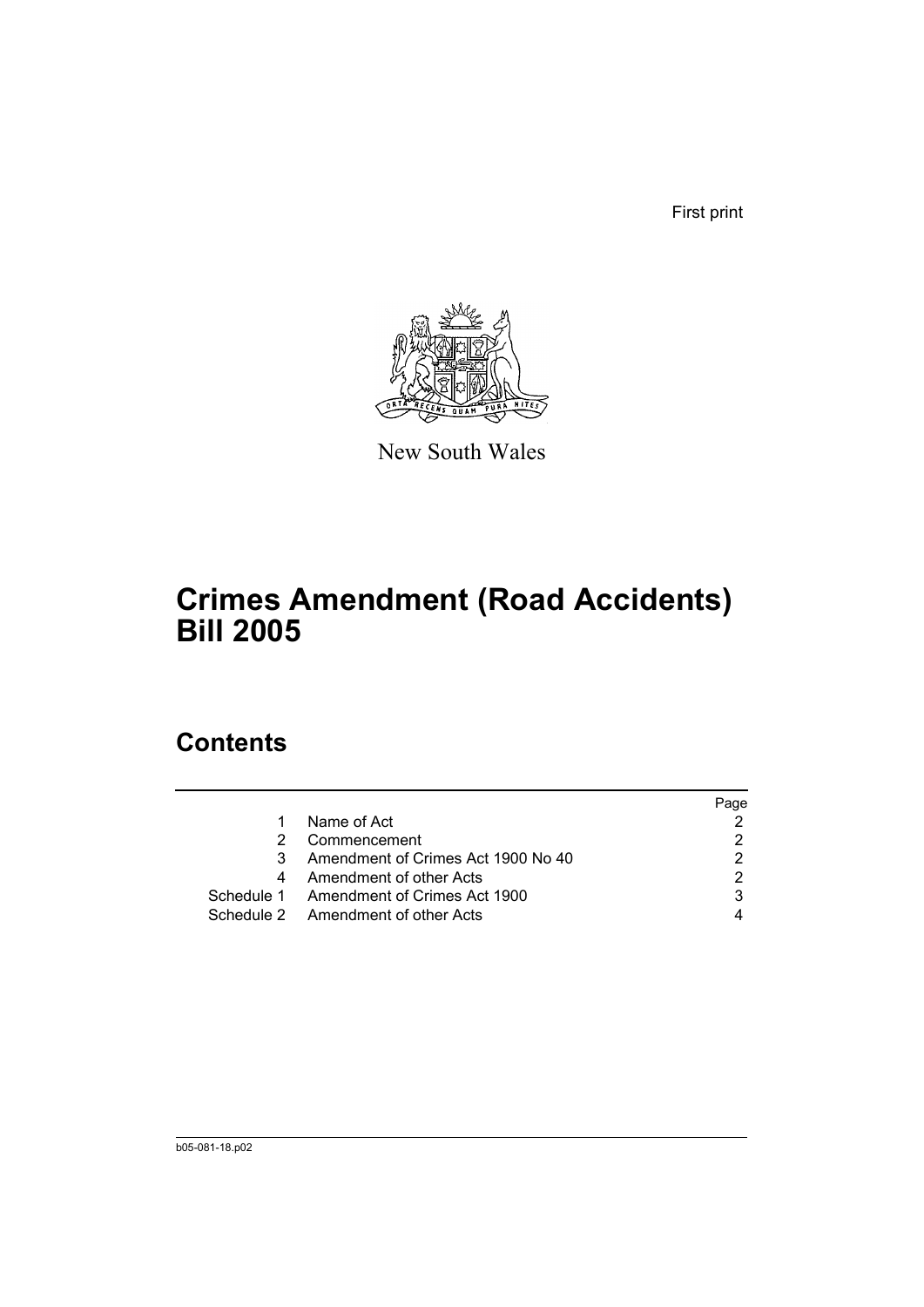Contents

Page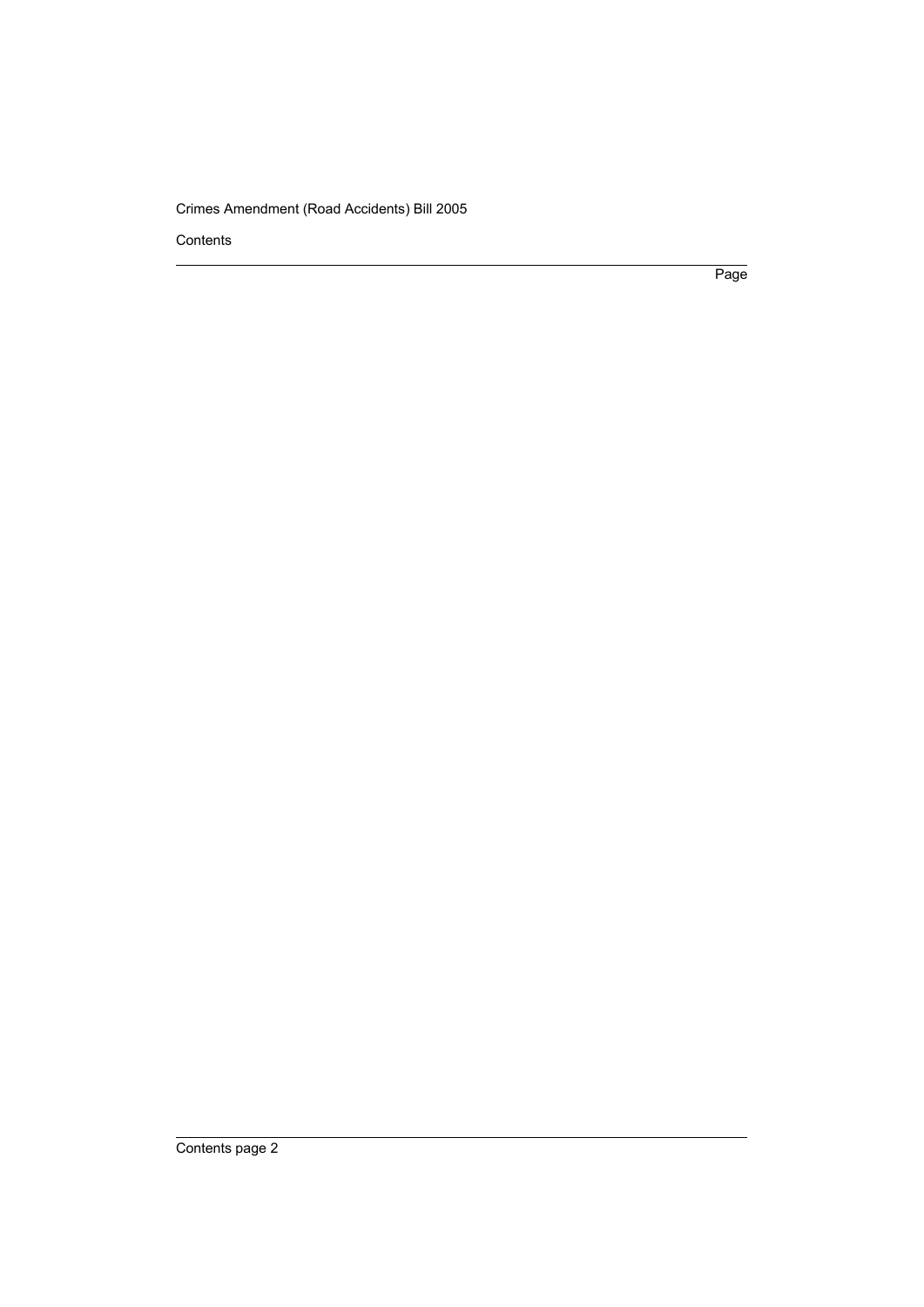

New South Wales

## **Crimes Amendment (Road Accidents) Bill 2005**

No , 2005

#### **A Bill for**

An Act to amend the *Crimes Act 1900* and various other Acts with respect to the obligations of drivers to stop and provide assistance where their vehicles are involved in accidents that cause death or injury.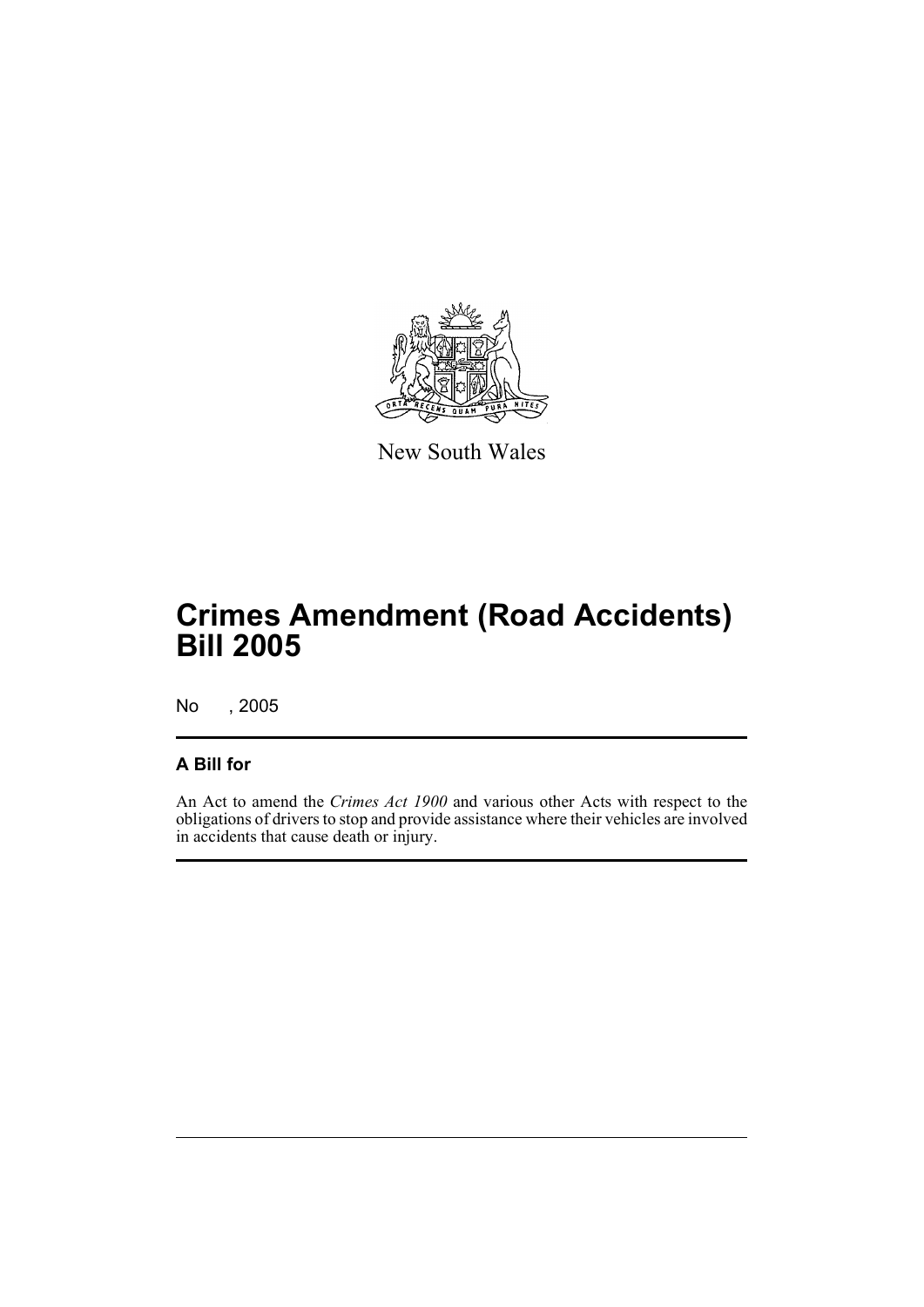|              |             | The Legislature of New South Wales enacts:                                                                    | 1              |
|--------------|-------------|---------------------------------------------------------------------------------------------------------------|----------------|
| 1            | Name of Act |                                                                                                               |                |
|              |             | This Act is the Crimes Amendment (Road Accidents) Act 2005.                                                   | 3              |
| $\mathbf{2}$ |             | <b>Commencement</b>                                                                                           | $\overline{4}$ |
|              | (1)         | This Act commences on a day or days to be appointed by proclamation,<br>except as provided by subsection (2). | 5<br>6         |
|              | (2)         | Schedule 2.3 commences:                                                                                       | $\overline{7}$ |
|              |             | on the commencement of Schedule 1, or<br>(a)                                                                  | 8              |
|              |             | on the commencement of Part 5.4 of the <i>Road Transport</i><br>(b)<br>(General) $Act$ 2005,                  | 9<br>10        |
|              |             | whichever is the later.                                                                                       | 11             |
| 3            |             | Amendment of Crimes Act 1900 No 40                                                                            | 12             |
|              |             | The Crimes Act 1900 is amended as set out in Schedule 1.                                                      | 13             |
| 4            |             | <b>Amendment of other Acts</b>                                                                                | 14             |
|              |             | Each Act specified in Schedule 2 is amended as set out in that Schedule.                                      | 15             |
|              |             |                                                                                                               |                |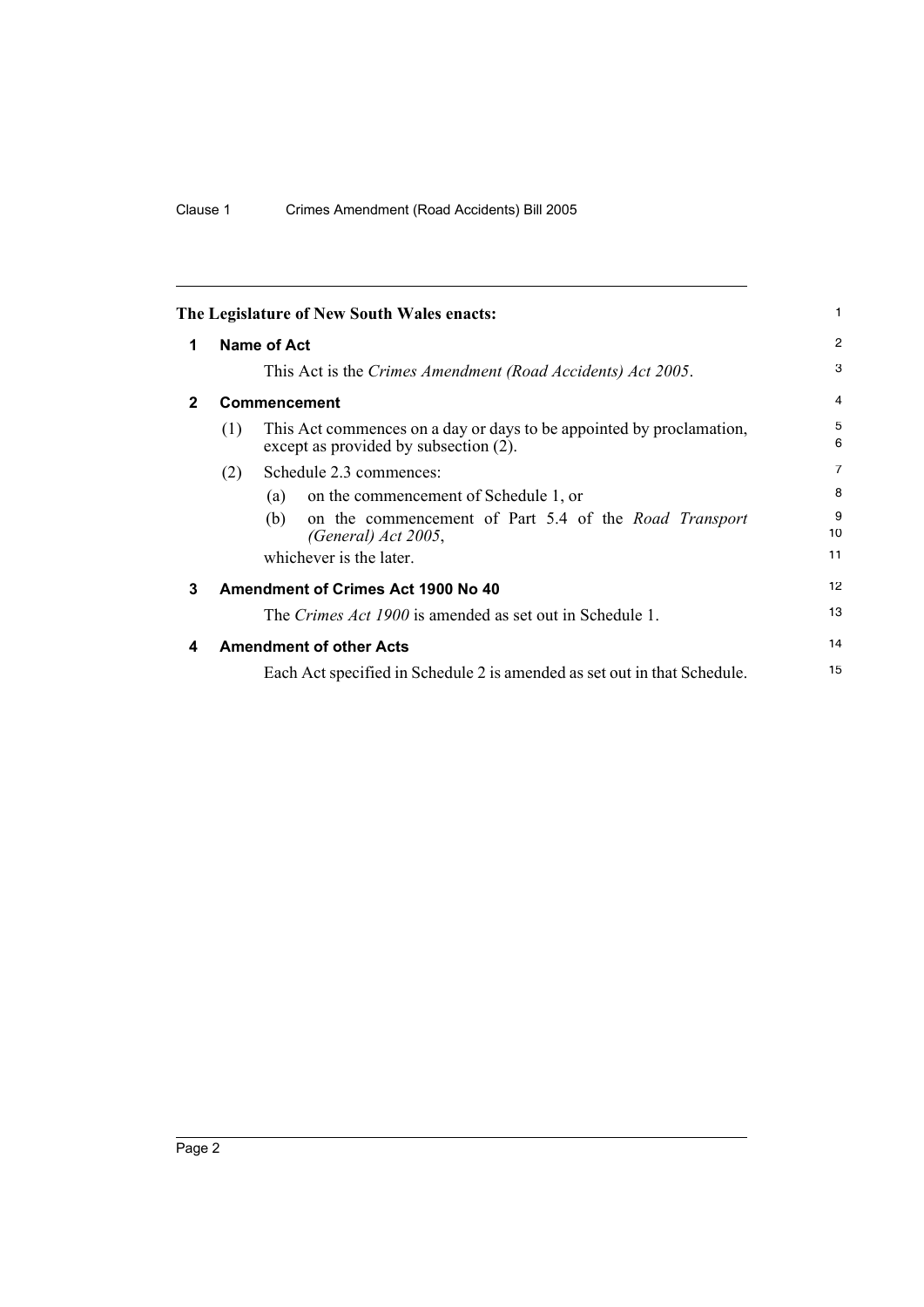Amendment of Crimes Act 1900 Schedule 1

| <b>Schedule 1</b> |                     |                                                                                                     | <b>Amendment of Crimes Act 1900</b>                                                                                                                                                                                                                 | $\mathbf{1}$         |
|-------------------|---------------------|-----------------------------------------------------------------------------------------------------|-----------------------------------------------------------------------------------------------------------------------------------------------------------------------------------------------------------------------------------------------------|----------------------|
|                   |                     |                                                                                                     | (Section 3)                                                                                                                                                                                                                                         | $\overline{c}$       |
|                   | <b>Section 52AB</b> |                                                                                                     |                                                                                                                                                                                                                                                     | 3                    |
|                   |                     | Insert after section 52AA:                                                                          |                                                                                                                                                                                                                                                     | 4                    |
| <b>52AB</b>       |                     | Offence of failing to stop and assist after vehicle impact causing<br>death or grievous bodily harm |                                                                                                                                                                                                                                                     |                      |
|                   | (1)                 |                                                                                                     | A person is guilty of an offence if:                                                                                                                                                                                                                | $\overline{7}$       |
|                   |                     | (a)                                                                                                 | a vehicle being driven by the person is involved in an<br>impact occasioning the death of another person, and                                                                                                                                       | 8<br>9               |
|                   |                     | (b)                                                                                                 | the person knows, or ought reasonably to know, that the<br>vehicle has been involved in an impact occasioning the<br>death of, or grievous bodily harm to, another person, and                                                                      | 10<br>11<br>12       |
|                   |                     | (c)                                                                                                 | the person fails to stop and give any assistance that may be<br>necessary and that it is in his or her power to give.                                                                                                                               | 13<br>14             |
|                   |                     |                                                                                                     | Maximum penalty: imprisonment for 10 years.                                                                                                                                                                                                         | 15                   |
|                   | (2)                 |                                                                                                     | A person is guilty of an offence if:                                                                                                                                                                                                                | 16                   |
|                   |                     | (a)                                                                                                 | a vehicle being driven by the person is involved in an<br>impact occasioning grievous bodily harm to another<br>person, and                                                                                                                         | 17<br>18<br>19       |
|                   |                     | (b)                                                                                                 | the person knows, or ought reasonably to know, that the<br>vehicle has been involved in an impact occasioning the<br>death of, or grievous bodily harm to, another person, and                                                                      | 20<br>21<br>22       |
|                   |                     | (c)                                                                                                 | the person fails to stop and give any assistance that may be<br>necessary and that it is in his or her power to give.                                                                                                                               | 23<br>24             |
|                   |                     |                                                                                                     | Maximum penalty: imprisonment for 7 years.                                                                                                                                                                                                          | 25                   |
|                   | (3)                 |                                                                                                     | The provisions of section $52A(5)$ and $(6)$ (which prescribe<br>circumstances in which a vehicle is taken to be involved in an<br>impact) apply for the purposes of this section in the same way as<br>they apply for the purposes of section 52A. | 26<br>27<br>28<br>29 |
|                   | (4)                 | 52A.                                                                                                | In this section, <i>vehicle</i> has the same meaning as it has in section                                                                                                                                                                           | 30<br>31             |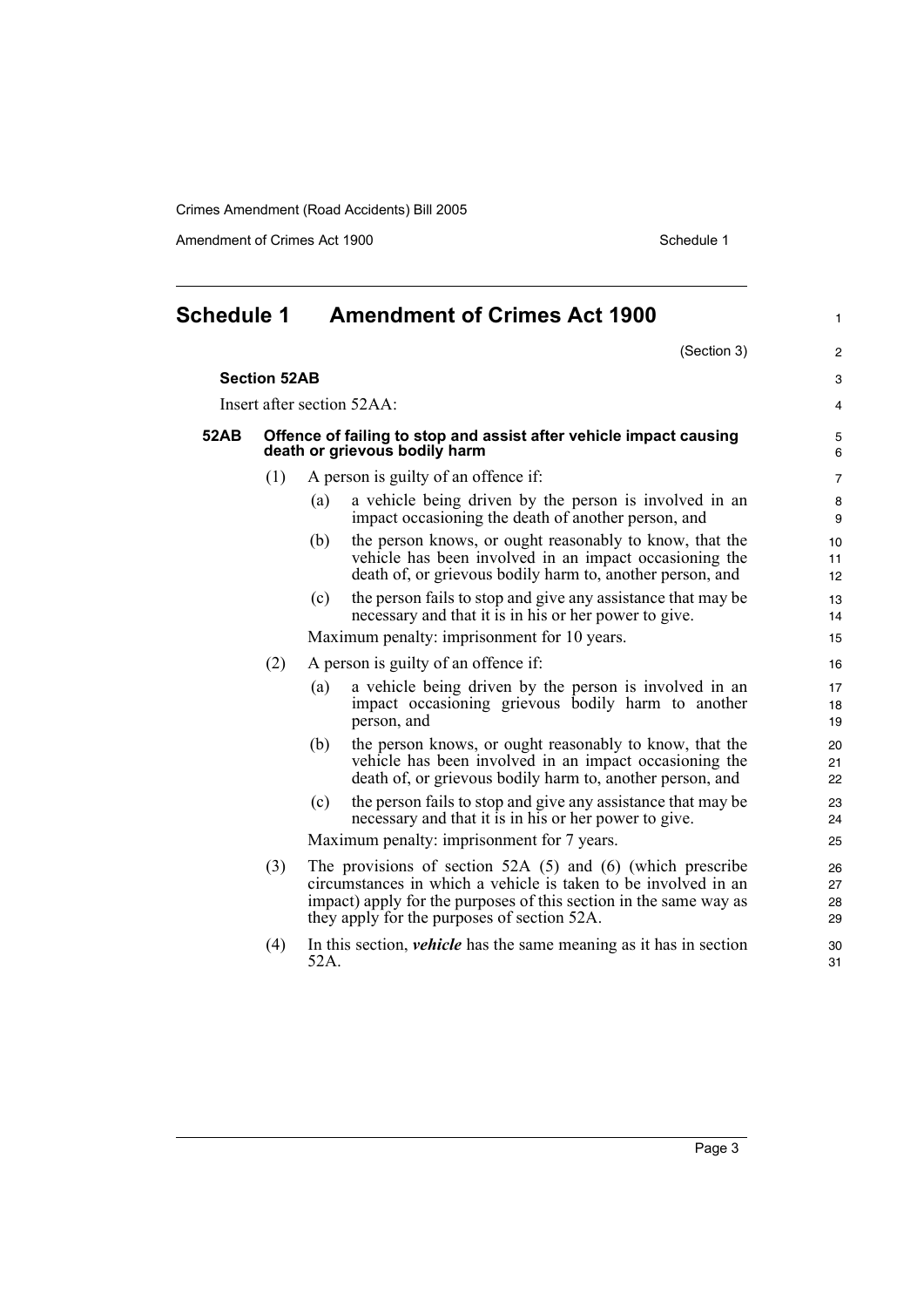Schedule 2 Amendment of other Acts

| <b>Schedule 2</b><br><b>Amendment of other Acts</b><br>1 |                                                                                                                          |          |  |
|----------------------------------------------------------|--------------------------------------------------------------------------------------------------------------------------|----------|--|
|                                                          | (Section 4)                                                                                                              | 2        |  |
| 2.1                                                      | <b>Criminal Procedure Act 1986 No 209</b>                                                                                | 3        |  |
| [1]                                                      | Section 267 Maximum penalties for Table 1 offences                                                                       | 4        |  |
|                                                          | Insert ", $52AB$ " after " $52A$ " in section $267(4)(a)$ .                                                              | 5        |  |
| [2]                                                      | Schedule 1 Indictable offences triable summarily                                                                         | 6        |  |
|                                                          | Insert after clause 16 of Table 1:                                                                                       | 7        |  |
|                                                          | <b>16A</b><br>Failing to stop and assist after road accident                                                             | 8        |  |
|                                                          | An offence under section 52AB of the Crimes Act 1900.                                                                    | 9        |  |
| $2.2\phantom{0}$                                         | Road Transport (General) Act 1999 No 18                                                                                  | 10       |  |
| [1]                                                      | Section 24 Court may impose penalty and disqualify driver on conviction                                                  | 11       |  |
|                                                          | Insert after section 24 (6) (c):                                                                                         | 12       |  |
|                                                          | an offence under section 52AB of the Crimes Act 1900,<br>(c1)                                                            | 13       |  |
| [2]                                                      | Section 25 Disqualification for certain major offences                                                                   | 14       |  |
|                                                          | Insert "or 52AB" after "51A" in paragraph (b) of the definition of <i>convicted</i><br><i>person</i> in section 25 (1).  | 15<br>16 |  |
| 2.3                                                      | Road Transport (General) Act 2005 No 11                                                                                  | 17       |  |
| [1]                                                      | Section 187 Court may impose penalty and disqualify driver on<br>conviction                                              | 18<br>19 |  |
|                                                          | Insert after section 187 $(6)(c)$ :                                                                                      | 20       |  |
|                                                          | an offence under section 52AB of the Crimes Act 1900,<br>(c1)                                                            | 21       |  |
| [2]                                                      | Section 188 Disqualification for certain major offences                                                                  | 22       |  |
|                                                          | Insert "or 52AB" after "51A" in paragraph (b) of the definition of <i>convicted</i><br><i>person</i> in section 188 (1). | 23<br>24 |  |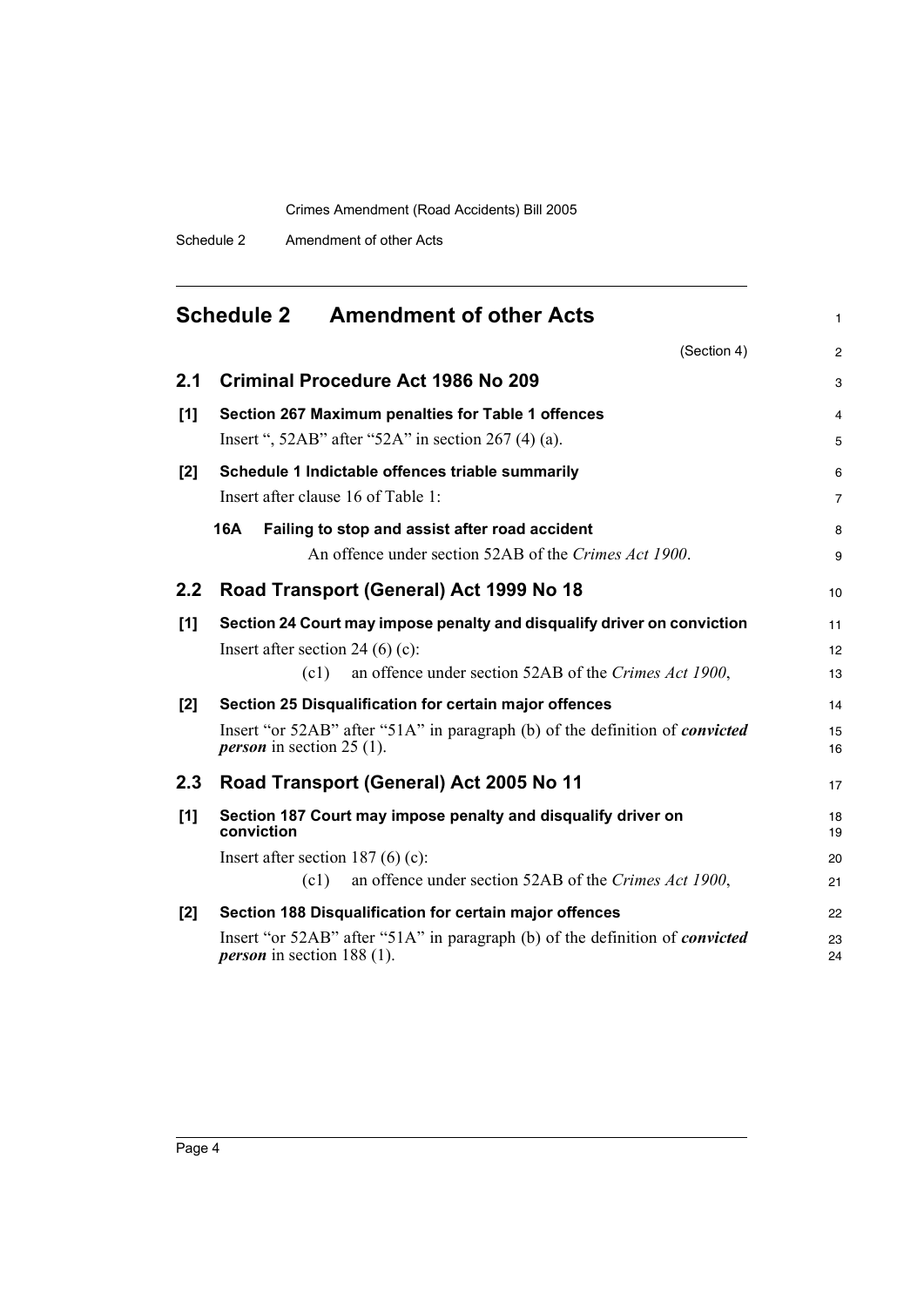Amendment of other Acts Schedule 2

| 2.4 | <b>No 20</b> |                   |     | Road Transport (Safety and Traffic Management) Act 1999                                                                                                                                                                              | 1<br>$\overline{c}$  |
|-----|--------------|-------------------|-----|--------------------------------------------------------------------------------------------------------------------------------------------------------------------------------------------------------------------------------------|----------------------|
|     |              | <b>Section 70</b> |     |                                                                                                                                                                                                                                      | 3                    |
|     |              |                   |     | Omit the section. Insert instead:                                                                                                                                                                                                    | 4                    |
|     | 70           |                   |     | Offence of failing to stop and assist after impact causing injury                                                                                                                                                                    | 5                    |
|     |              | (1)               |     | A person is guilty of an offence if:                                                                                                                                                                                                 | 6                    |
|     |              |                   | (a) | a vehicle or horse being driven or ridden by the person on<br>a road or road related area is involved in an impact<br>occasioning the death of, or injury to, another person, and                                                    | 7<br>8<br>9          |
|     |              |                   | (b) | the person knows, or ought reasonably to know, that the<br>vehicle or horse has been involved in an impact<br>occasioning injury to another person, and                                                                              | 10<br>11<br>12       |
|     |              |                   | (c) | the person fails to stop and give any assistance that may be<br>necessary and that it is in his or her power to give.                                                                                                                | 13<br>14             |
|     |              |                   |     | Maximum penalty: 30 penalty units or imprisonment for 18<br>months or both (in the case of a first offence) or 50 penalty units<br>or imprisonment for 2 years or both (in the case of a second or<br>subsequent offence).           | 15<br>16<br>17<br>18 |
|     |              | (2)               |     | For the purposes of this section, the circumstances in which a<br>vehicle is involved in an impact occasioning the death of, or<br>injury to, a person include if the death or injury is occasioned<br>through any of the following: | 19<br>20<br>21<br>22 |
|     |              |                   | (a) | the vehicle overturning or leaving a road or road related<br>area while the person is being conveyed in or on that<br>vehicle (whether as a passenger or otherwise),                                                                 | 23<br>24<br>25       |
|     |              |                   | (b) | an impact between any object and the vehicle while the<br>person is being conveyed in or on that vehicle (whether as<br>a passenger or otherwise),                                                                                   | 26<br>27<br>28       |
|     |              |                   | (c) | an impact between the person and the vehicle,                                                                                                                                                                                        | 29                   |
|     |              |                   | (d) | the impact of the vehicle with another vehicle or an object<br>in, on or near which the person is at the time of the impact,                                                                                                         | 30<br>31             |
|     |              |                   | (e) | an impact with anything on, or attached to, the vehicle,                                                                                                                                                                             | 32                   |
|     |              |                   | (f) | an impact with anything that is in motion through falling<br>from the vehicle,                                                                                                                                                       | 33<br>34             |
|     |              |                   | (g) | the person falling from the vehicle, or being thrown or<br>ejected from the vehicle, while being conveyed in or on the<br>vehicle (whether as a passenger or otherwise),                                                             | 35<br>36<br>37       |